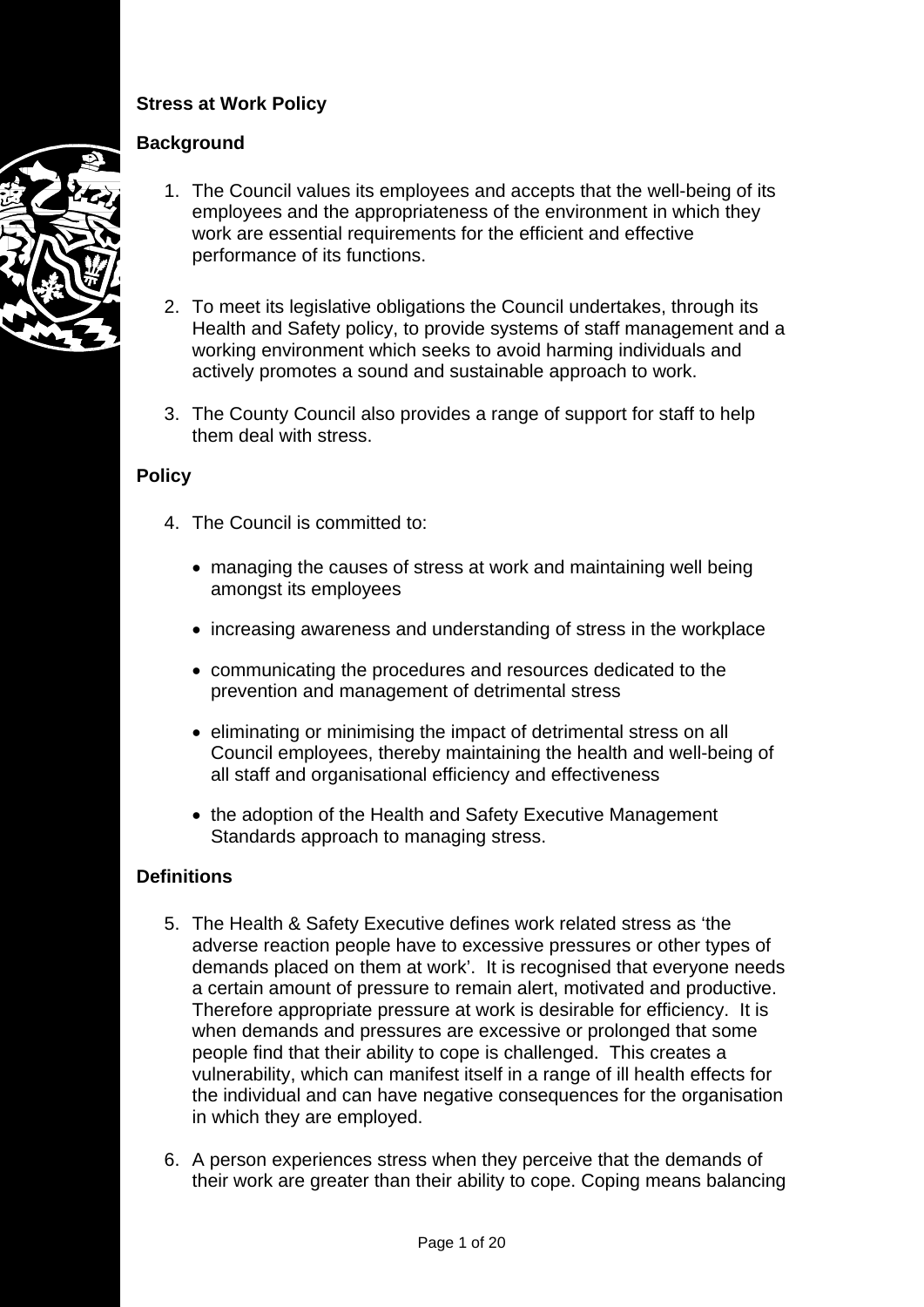the demands and pressures placed on you (i.e. the job requirements) with your skills and knowledge (i.e. your capabilities).

7. Stress can also result from having too few demands, as people will become bored, feel undervalued and lack recognition. If they feel they have little or no say over the work they do or how they do it, this may cause them stress.

### **Risk Assessment**

- 8. Risk assessment is a vital component of this policy. It is only when the possible causes of stress have been identified that preventative or management strategies can be effectively put in place. Managers must carry out a risk assessment for any employee who has identified symptoms due to work related stress or has been absent due to work related stress - see Appendix 2 for further guidance. Managers must complete the risk assessment form at Appendix 3 with their member of staff and then agree the action plan at Appendix 4.
- 9. In carrying out risk assessments, managers should be aware that:
	- stress at work can result from a single incident or an accumulation of incidents over time, and should seek to minimise both types of risks
	- stress related ill health might be caused by personal circumstances, which in turn may have a detrimental effect on an individual's ability to cope with work demands
	- employees with sensitive or confidential personal issues that could cause stress should be referred to the Occupational Health Service and/or the Staff Care Service.

# **Context**

- 10. The Council recognises that some of the duties and responsibilities undertaken by its employees have the potential to put those employees under stress. For example, dealing with disturbed and aggressive clients, organisational change, facing dangerous emergency situations, excessive work-loads, staff shortages and procedural deadlines are just some.
- 11. External matters over which the County Council has little control can impose substantial additional pressures on the Council's workforce. These include annual budget settlements, new legislation, population changes and activities of other partners/agencies with whom the Council works.
- 12. Employees may have aspects of their personal lives that make them more vulnerable to stress at work or have a temporary influence on their work performance. For example: illness, family issues, financial difficulties.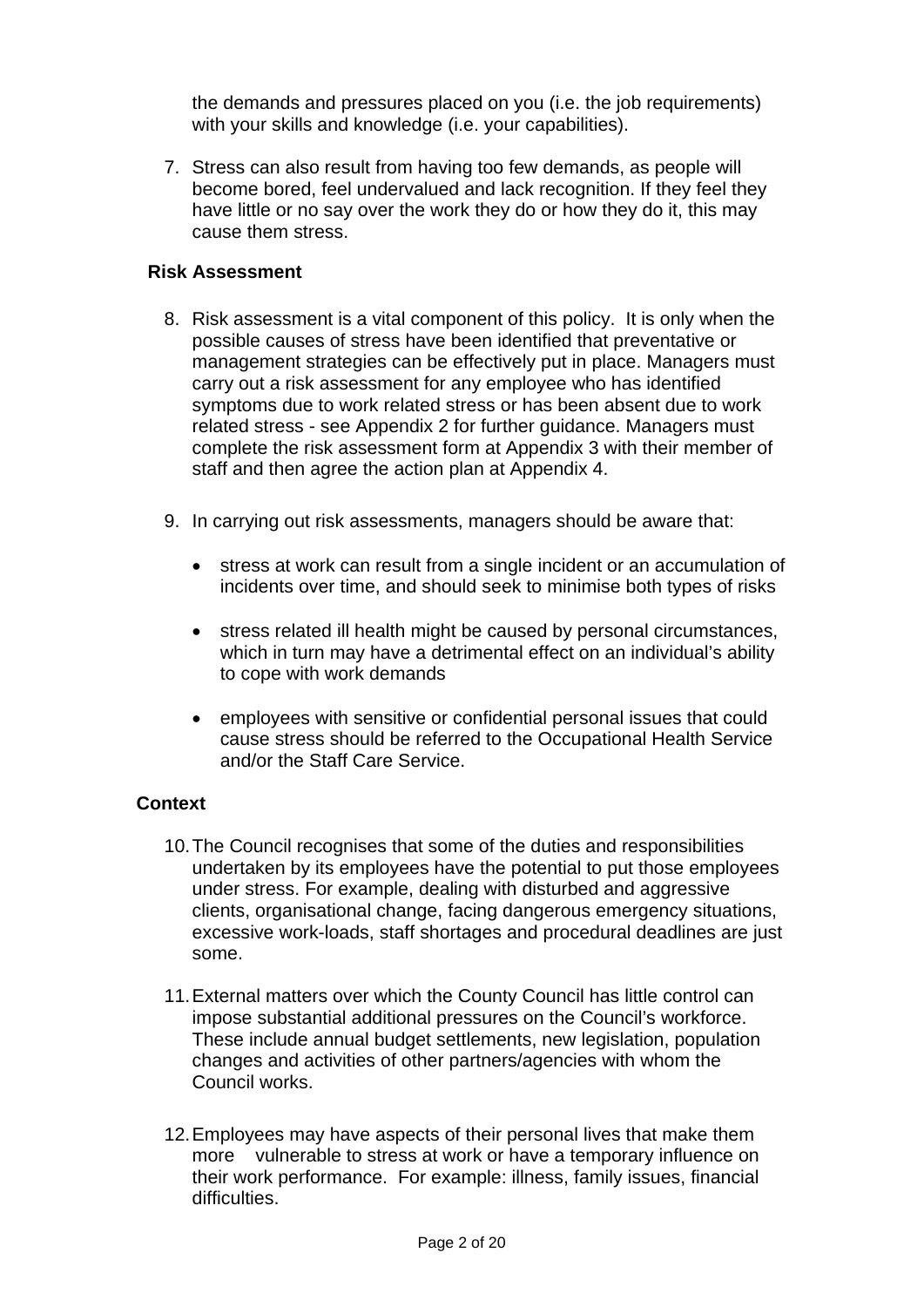13. The relevant legislative context is defined by the following:

- Health and Safety at Work Act 1974
- Management of Health and Safety at Work Regulations 1999
- Working Time Regulations and the
- Disability Discrimination Act 1995.

#### **County Council policies and procedures**

14. The following policies may also be relevant:

Career Break Scheme Comprehensive Equality policy Dignity at Work Policy Disciplinary and Capability Procedure Domestic violence/abuse policy Drugs and alcohol policy Emergency Leave scheme Flexible working policy Job Sharing Scheme Learning & Development policy Maternity Scheme No Smoking policy Officer's Code of Conduct Paternity Scheme Procedure for Monitoring and Managing Sickness Absence Raising Concerns at Work Whistle-blowing policy Redundancy Procedure Six Steps to Managing Performance Improvement Special Leave Scheme Violence at Work Working Time Directive

#### **Monitoring**

- 15. Line Managers will monitor and record stress-related sickness absences at Team, Unit and Directorate levels, and liaise with the Health, Safety and Wellbeing team, Occupational Health and Staff Care Service for proactive intervention as may be appropriate.
- 16. HR Business Partners will monitor stress-related sickness absences for their directorate and work with managers to ensure appropriate actions are being taken.
- 17. The Occupational Health Service will monitor the incidence of stressrelated referrals and provide quarterly report to the Council's Health & Safety Committee, also CCMT.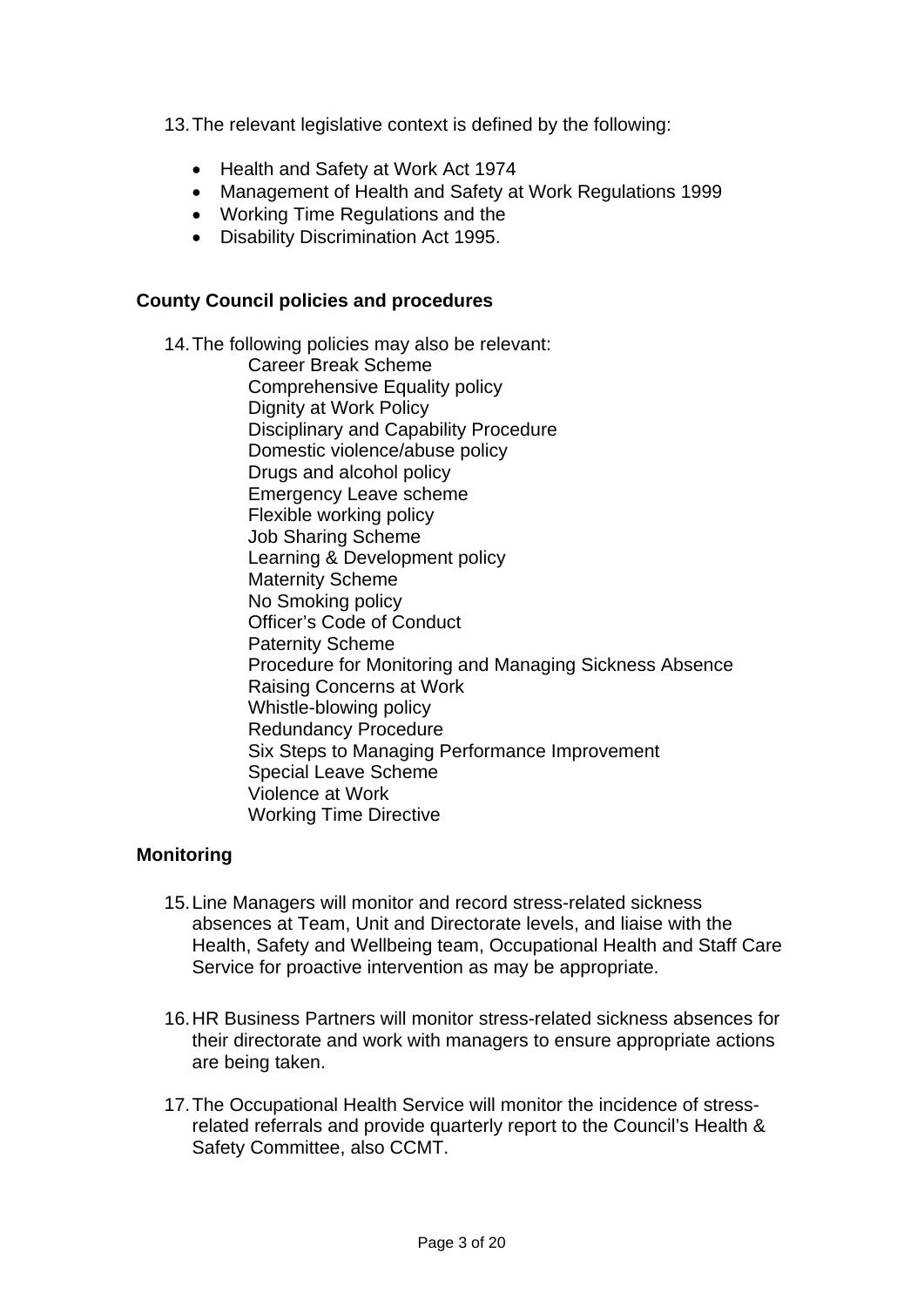### **Review**

18. This policy has been subject to an Equalities Impact Assessment in accordance with Oxfordshire County Council's Comprehensive Equality Scheme and will be reviewed in 3 years.

### **Appendices**

Appendix 1 - Responsibilities

Appendix 2 - Risk Assessment

Appendix 3 - Risk Assessment Form

Appendix 4 - Risk Assessment Action Plan

Appendix 5 - Potential psychological hazards

Appendix 6 - Strategies for preventing and minimising stress at work

Appendix 7 - Sources of support

Head of HR

September 2010

Alternative formats of these policies can be made available on request. These include other languages, large print, Braille, audio cassette, computer disk or e-mail. Please contact Strategic HR on 01865 815399.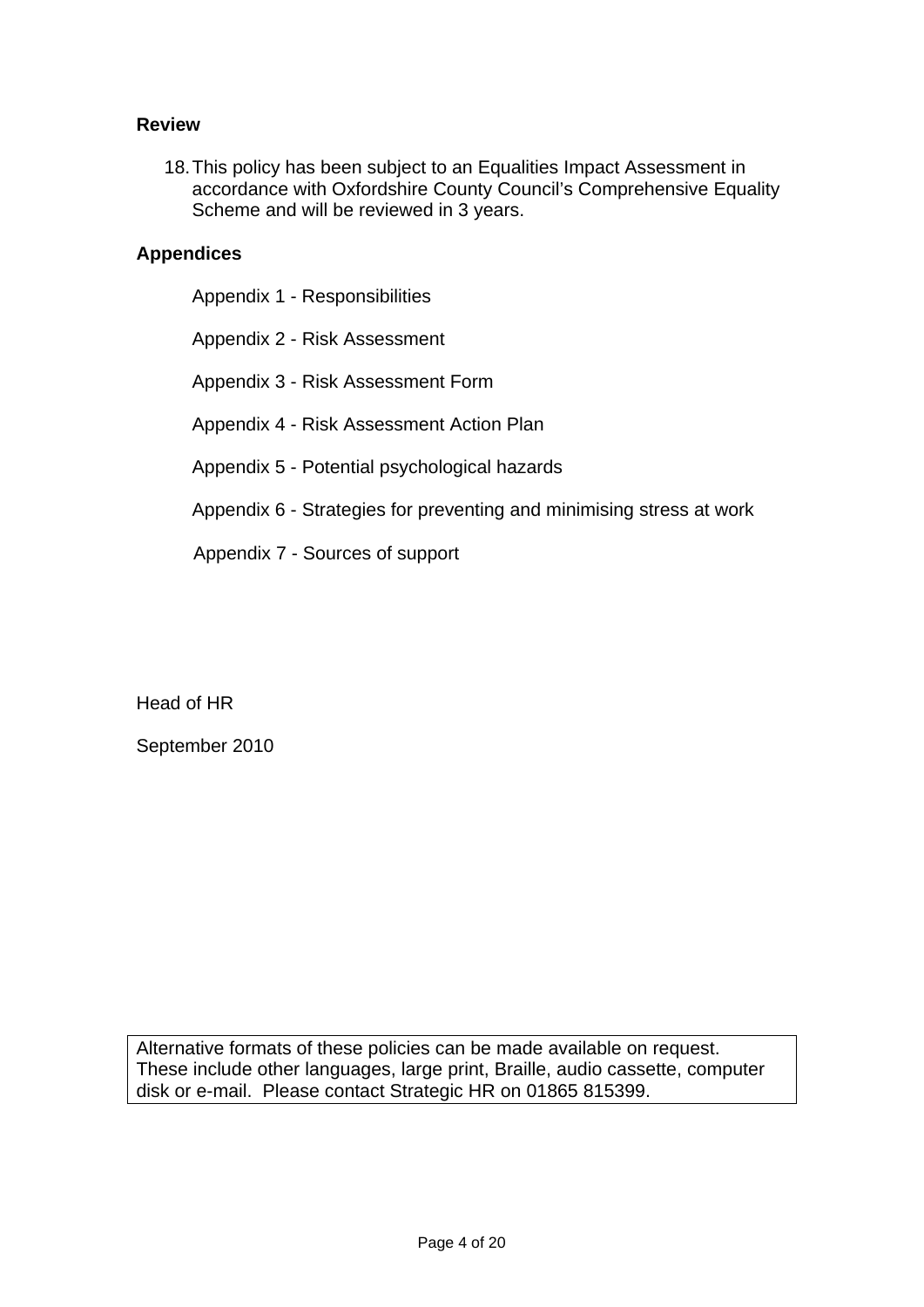### **Appendix 1 - Responsibilities**

- 1. The **Cabinet** is responsible for:
	- setting the policy context
- 2. **Directors** are responsible for:
	- the provision of resources
	- familiarising themselves with the nature and causes of stress in the workplace
	- supporting, implementing and disseminating the principles and aims of the Stress at Work Policy among their staff
	- ensuring managers undertake stress risk assessments with their direct reports and that they take action to deal with the issues identified and minimize the risks as far as is reasonably practicable (see Appendices 2, 3 and 4)
	- ensuring that their managers demonstrate the appropriate behaviours associated with the following competences:
		- Improving Performance
		- Decision Making
		- Personal Effectiveness
		- Strategic Awareness
	- promoting and maintaining systems of stress management and behaviour at work, which adhere to the principles, aims, and strategies of the policy
	- encouraging employees to aspire to a healthy lifestyle.
- 3. **Heads of Service and Line Managers** are responsible for:
	- understanding the potential psychological hazards and applying the strategies for preventing and minimising stress at work as listed in Appendices 5 and 6
	- demonstrating the appropriate behaviours associated with the following competences:
		- Improving Performance
		- Decision Making
		- Personal Effectiveness
		- Strategic Awareness
	- understanding the behaviours likely to give rise to stress in the workplace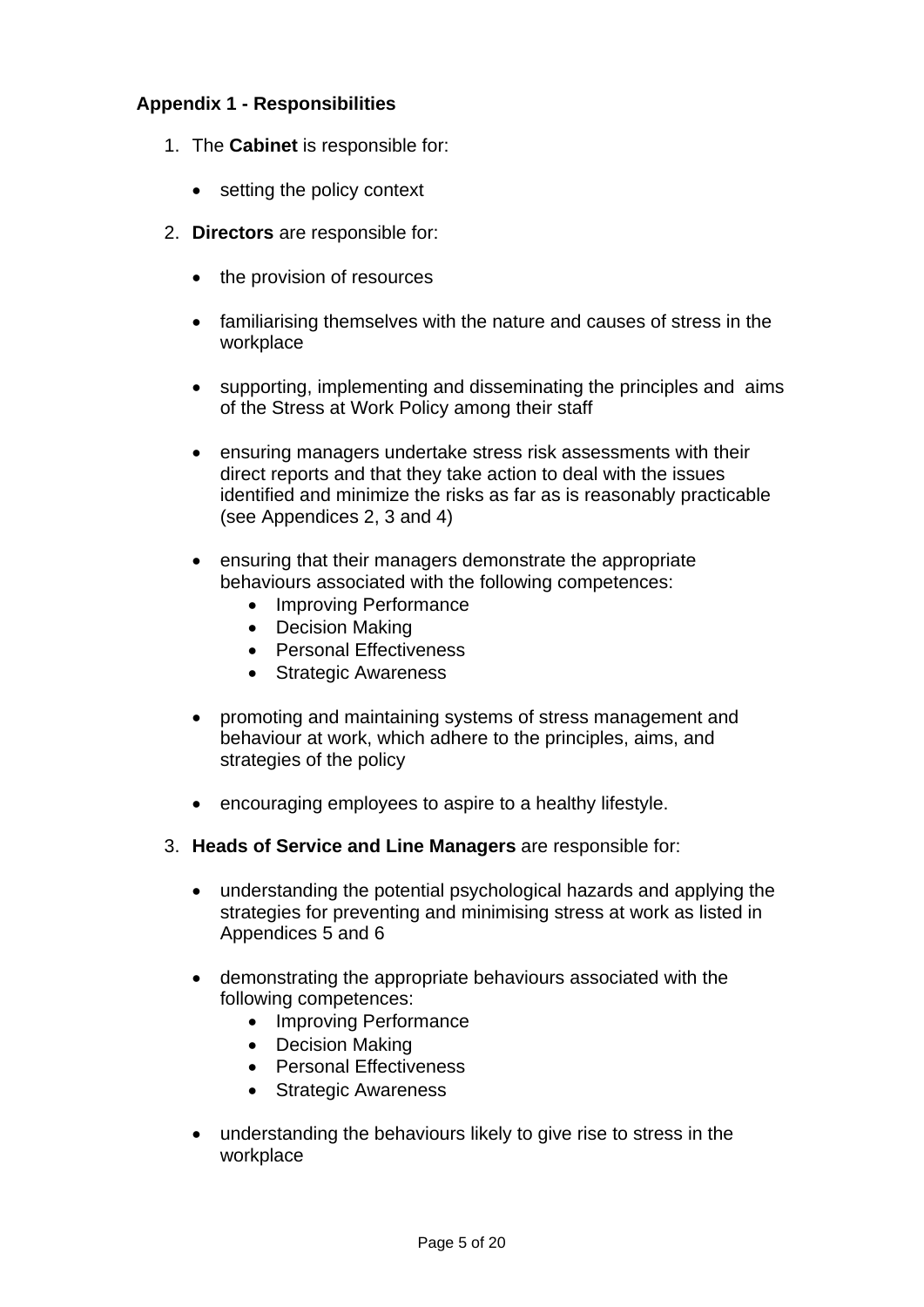- familiarising themselves with the nature and causes of stress in the workplace
- being aware of risks, for example any traumatic events, health problems, disciplinary action, complaints about overwork and bullying, organisational change and ensuring that staff have access to appropriate support
- referring employees who are absent due to stress to the Occupational Health Service
- carrying out a risk assessment for any employee who has identified symptoms due to work related stress or has been absent due to work related stress - see Appendix 2 for further guidance. Managers must complete the risk assessment form at Appendix 3 with their member of staff and then agree the action plan at Appendix 4.
- seeking advice for complex issues from the HR Management Advisory Team
- taking steps to reduce the risks once a manager has been alerted to a risk by, for example, from Occupational Health or Staff Care. This must not be left to the employee alone to solve
- undertaking risk assessments where:
	- the levels of stress related sickness absences and/or staff turnover are significantly high
	- there are significant hazards such as violence, heavy workloads or poor working conditions
	- there are high or increased levels of formal/informal employee complaints
	- a Union, Health, Safety & Wellbeing, Occupational Health or Staff Care Service representative, or staff group requests this to be done.
- monitoring and recording stress-related sickness absences at Team, Unit and Service levels, and liaising with the Health, Safety and Wellbeing team, Occupational Health and Staff Care Service for proactive intervention as may be appropriate.
- 4. **Individual employees** are responsible for:
	- demonstrating the appropriate behaviours associated with the following competences:
		- Improving Performance
		- Decision Making
		- Personal Effectiveness
	- avoiding behaviours which give rise to stress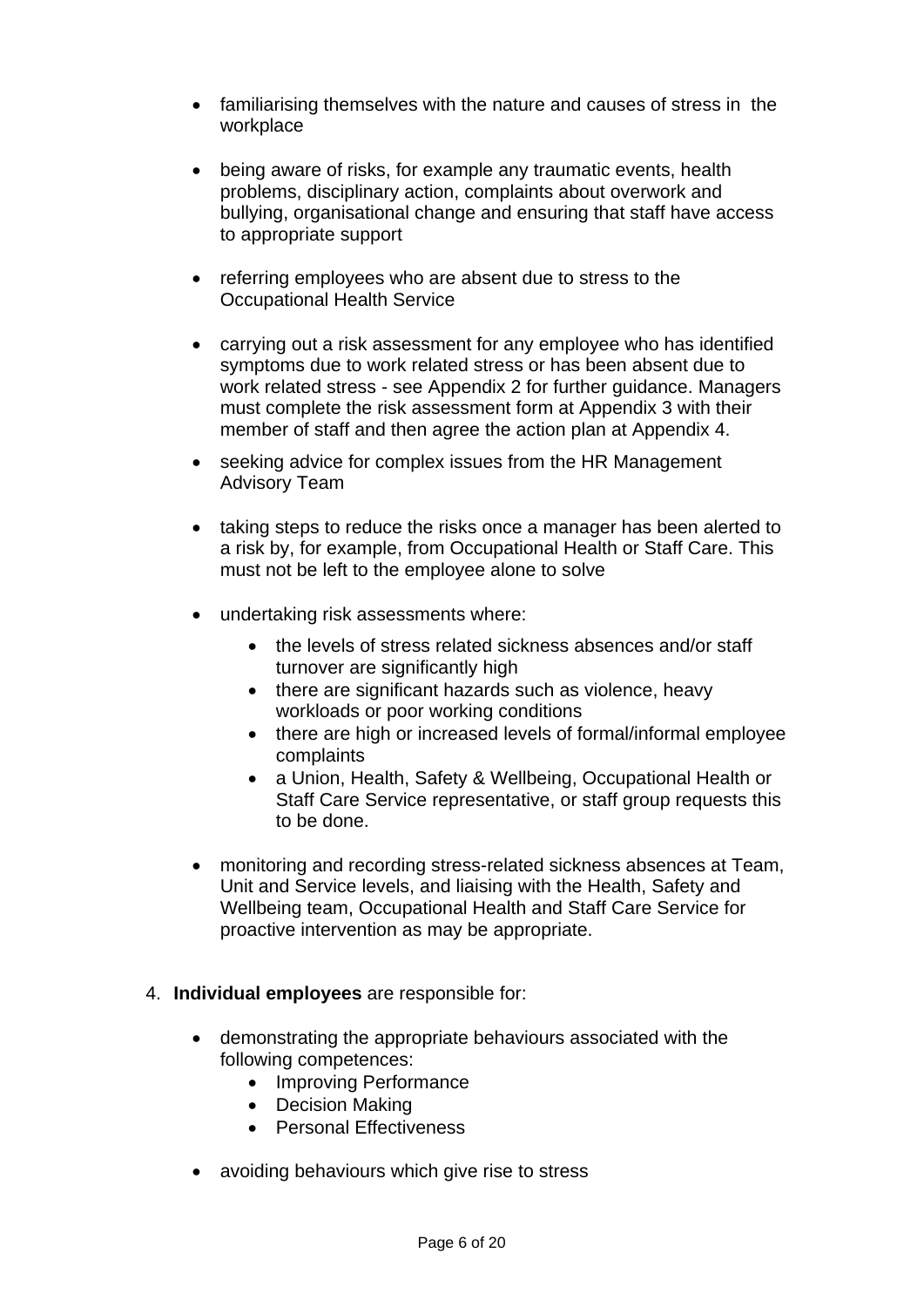- developing a balanced and responsible approach to work and their personal lives to ensure they are able to work
- being aware of the signs and causes of stress in the workplace (and in their personal lives)
- understanding the Stress at Work policy and co-operate with managers and colleagues in the prevention and control of stress
- recognising that dealing with stress is not a weakness, it is a natural reaction which can be both positive and negative
- reporting matters of concern relating to their or a colleague's health and safety at work to an appropriate manager
- supporting colleagues who are experiencing stress
- informing their manager when personal stress is affecting their work and refer themselves to the Staff Care Service
- in an emergency, consulting their GP.
- 5. The **Occupational Health Service** is responsible for the assessment of employee's health and giving advice to managers where employees have stress related problems or sickness absences. The Occupational Health Service is responsible for providing:
	- professional advice on health related issues
	- advice on:
		- phased return to work if appropriate
		- advice on flexible working hours / revised duties if feasible
		- medical redeployment
	- monitoring the incidence of stress-related referrals and provide quarterly report to the Council's Health & Safety Committee, and County Council Management Team.

In addition to their responsibilities outlined in Paragraph 3.Managers should:

- ensure that employees who are referred to the Occupational Health Service are fully aware of the reasons for their referral and of the purpose of the service
- ensure that the Occupational Health Service is properly briefed on any special physical and psychological demands of jobs, health problems and how these affect the employee's ability to perform their work.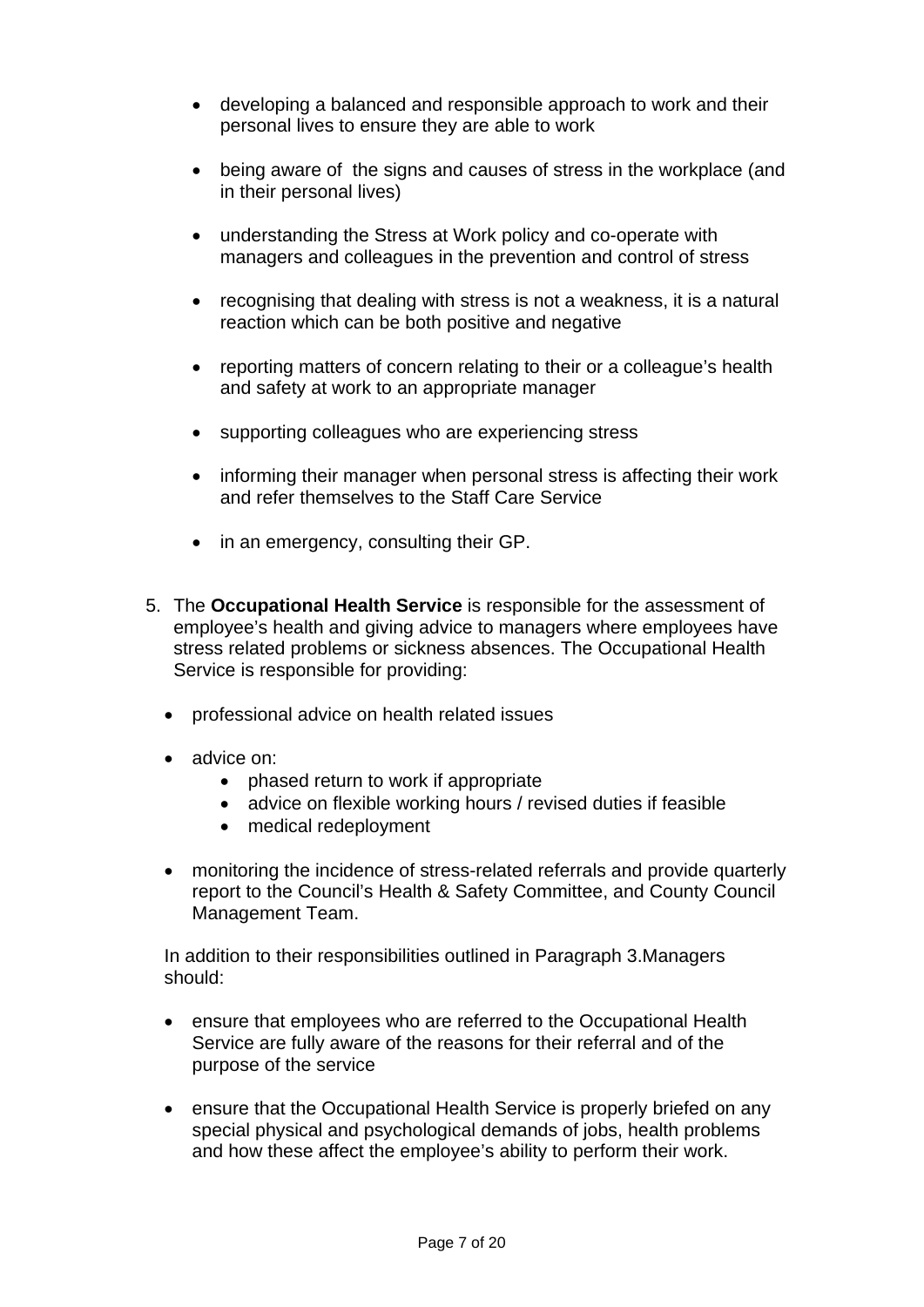- 6. The **Staff Care Service** is responsible for providing:
	- counselling
	- mediation
	- training for employees who are likely, by the nature of their jobs to experience pressure or to witness, or to have to deal with, critical incidents or trauma
	- adequate and prompt critical incident debriefing and subsequent counselling where necessary. Normally, this should be within 72 hours. Occasionally, employees may experience post traumatic stress disorder at a later stage and should be referred to the Staff Care Service for appropriate assessment and counselling

In addition to their responsibilities outlined in Paragraph 3 Managers should:

- ensure that employees are aware of the support available to them
- be aware of their own limitations in advising employees with problems
- refer employees for counselling to the Staff Care Service.
- 7. The **Health Safety and Wellbeing Team** is responsible for:
	- advice and help on Health Safety and Wellbeing matters
	- stress audits
	- action plans
	- training.
- 8. The **HR Management Advisory Team** is responsible for:
	- providing advice to managers on HR policies and procedures and management practice.
- 9. **HR Business Partners** are responsible for:
	- monitoring stress-related sickness absences for their directorate
	- working with managers to ensure appropriate actions are being taken
	- contributing to the development of the organisation so that work-related stress does not impact negatively on service delivery.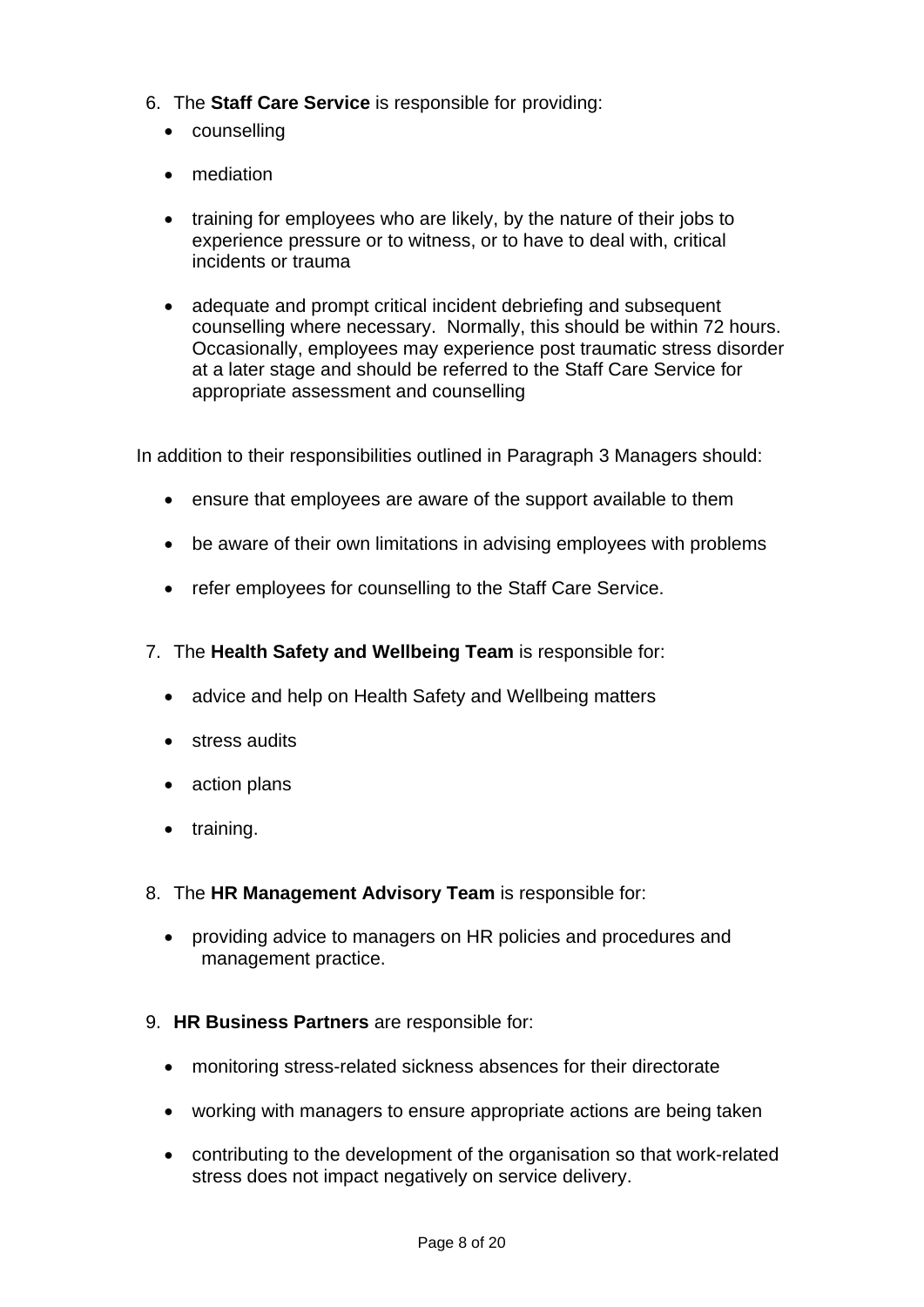# **Appendix 2 - Risk Assessment**

Stress is the single highest reason for sickness absence from work. Risk assessment is the cornerstone of managing stress at work. It is when we look at the potential causes of stress that it can be proactively managed. Risk is defined as the chance that someone will be harmed by a hazard. A hazard is defined as anything that has the potential to cause harm. Guidance from Health & Safety Executive (HSE, 1995) encourages risk assessment for psychological risks in broadly the same way as assessments for physical risks. The HSE defines risk assessment as 'nothing more than a careful examination of what, in your work, could cause harm to people, so that you can weigh up whether you have taken enough precautions or should do more to prevent harm. The aim is to make sure that no one gets hurt or becomes ill'.

### **Key steps in risk assessment**

- 1. Identify the potential hazards in the job
- 2. Determine the risk are the potential hazards likely to have a harmful effect?
- 3. Evaluate the risk by
	- identifying what action you are already taking,
	- deciding whether it is enough, and
	- if it is not, decide what more you need to do
- 4. Record the significant findings of the assessment, take the actions identified, and
- 5. Review the assessment at appropriate intervals.

For a simple to follow risk assessment see Appendix 3 and for the follow-on action plan see Appendix 4.

In undertaking risk assessments, the 'how' and 'why' particular hazards cause particular kinds of harm in particular workplaces or work groups should be explored. Also, individual differences in the way people perceive psychological hazards at work should be borne in mind. One person's stimulating challenge could be another's high stress factor. In addition, stress induced ill-health may be caused by non-work related issues, which may in turn have a detrimental effect upon work performance. The use of a simple questionnaire provides an insight into the nature and quantity of hazards. This can be followed up by interviews and focus groups in order to get to people's local understanding of hazard-harm link and how the hazards can be controlled.

### **Action**

Once a risk assessment has been carried out, managers and employees should take appropriate and agreed steps to eliminate, control and monitor risks.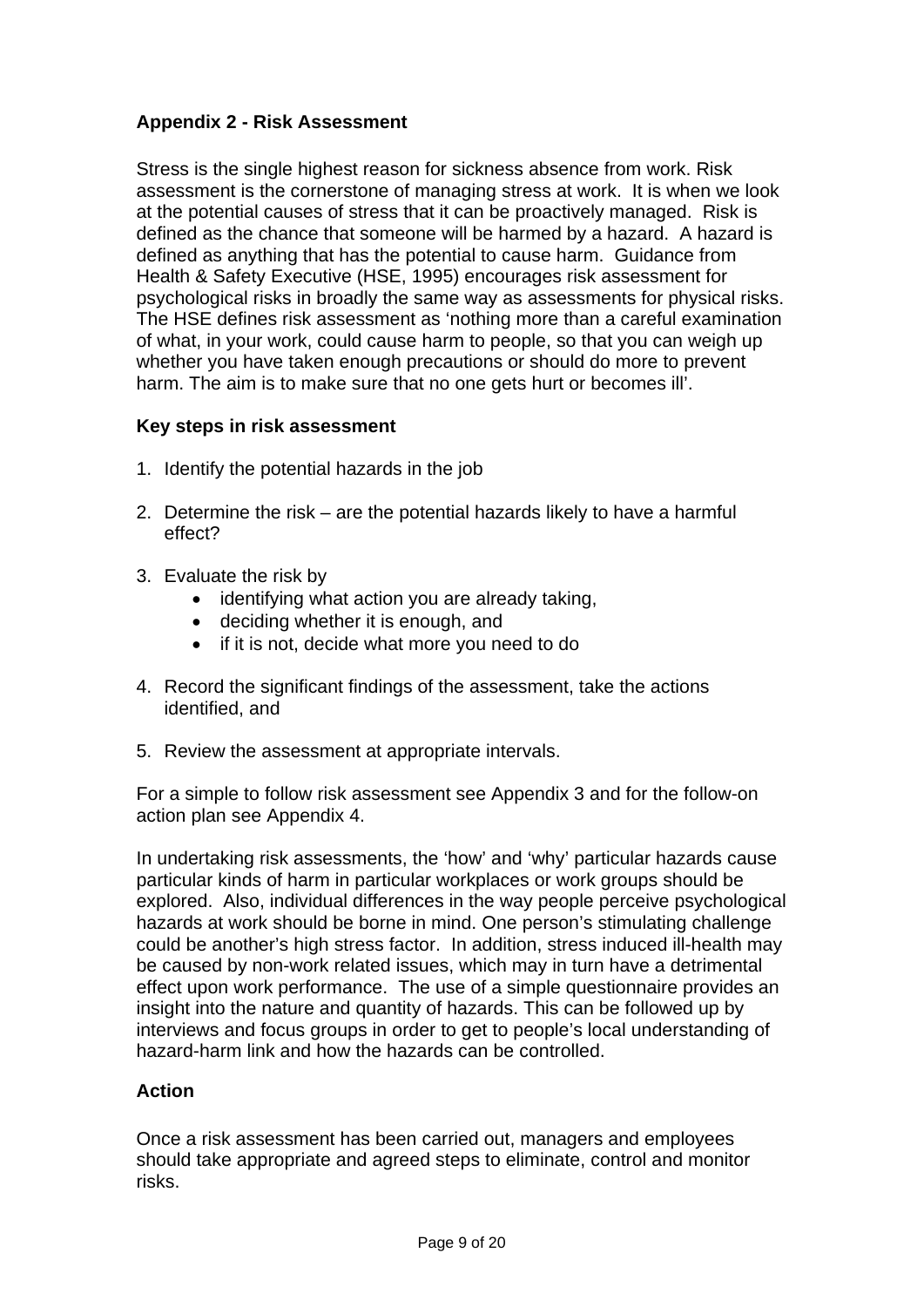### **Recognising the symptoms of stress.**

Some of the recognised symptoms of stress are: tiredness, aching muscles, disturbed sleep, loss of appetite, indigestion, stomach problems, increased use of or dependence on alcohol/drugs/smoking. Also, headaches, inability to relax, poor concentration and indecisiveness, excessive worrying, increased irritability, feeling anxious, changes in attitudes to work and colleagues, and increased incidences of short term sick leave.

#### **Recognising the signs of stress in the workplace.**

Some of the possible signs of stress can include:

- increases in overall sickness, particularly frequent short-term absences
- poor work performance: low output, lower quality, poor decision-making
- relationships at work: conflict between colleagues, poor relationships with clients, conflicts with managers
- loss of motivation and commitment
- poor time keeping
- high accident rates
- low morale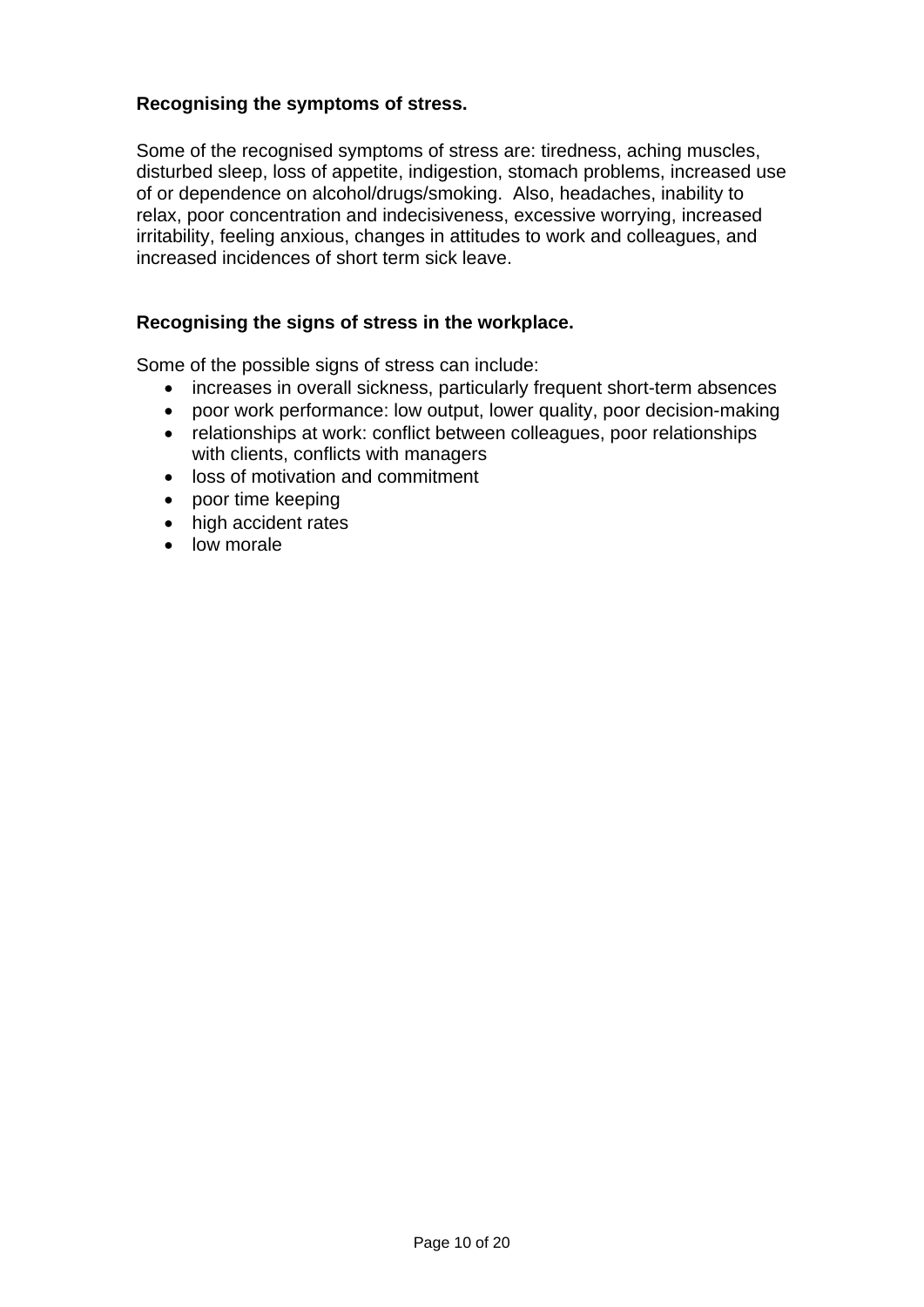### **Risk assessment form**

This risk assessment form includes questions that relate to six potential psychological hazards that can be the causes of stress at work. These are job demands, control, support, relationships, role and change.

Employees should complete this form and discuss with their line managers. Line Managers should analyse the findings of this risk assessment with the employee concerned, identify potential risk factors, agree an action plan, take action, record, evaluate and review.

Line managers should use the 'stress action plan' form at Appendix 4 to agree, plan, implement and review the relevant actions. Managers may keep completed risk assessment forms in a confidential individual employee's performance review file or wherever it is deemed appropriate.

|                | <b>Potential hazards</b>                                                                  | $4 =$ Strongly agree<br>$3 = \text{Agree}$<br>$2 = Disagree$<br>$1 =$ Strongly disagree |
|----------------|-------------------------------------------------------------------------------------------|-----------------------------------------------------------------------------------------|
| 1 <sub>1</sub> | The amount of work I have to do is<br>realistic/achievable in my normal hours of<br>work. | 4 3 2 1                                                                                 |
| 2.             | I can do my work at a reasonable speed.                                                   | $3 \quad 2 \quad 1$<br>4                                                                |
| 3.             | I am able to cope with the demands of my<br>job.                                          | $3\quad 2\quad 1$<br>$\overline{4}$                                                     |
| 4.             | I feel that I have a good deal of say over how<br>I do my work.                           | 4 3 2 1                                                                                 |
| 5.             | My work provides me with a variety of tasks.                                              | $3 \quad 2 \quad 1$<br>$\overline{4}$                                                   |
| 6.             | I have a good deal of say over decisions<br>about my work.                                | 3 <sup>2</sup><br>$\overline{4}$<br>$\overline{\phantom{1}}$                            |
| 7.             | I feel that I am adequately supported in order<br>to carry out my work.                   | 4 3 2 1                                                                                 |
| 8.             | I get support from my immediate superior<br>when I am having problems at work.            | $3 \quad 2 \quad 1$<br>$\overline{4}$                                                   |
| 9.             | I feel that I get help and support from my<br>manager and colleagues when needed.         | $3 \quad 2 \quad 1$<br>$\overline{4}$                                                   |
| 10.            | I feel part of a team in which I am respected<br>and valued.                              | $3 \quad 2 \quad 1$<br>$\overline{4}$                                                   |
| 11.            | I feel that my colleagues relate to each other                                            | $\overline{4}$<br>3 <sup>2</sup><br>$\mathbf 1$                                         |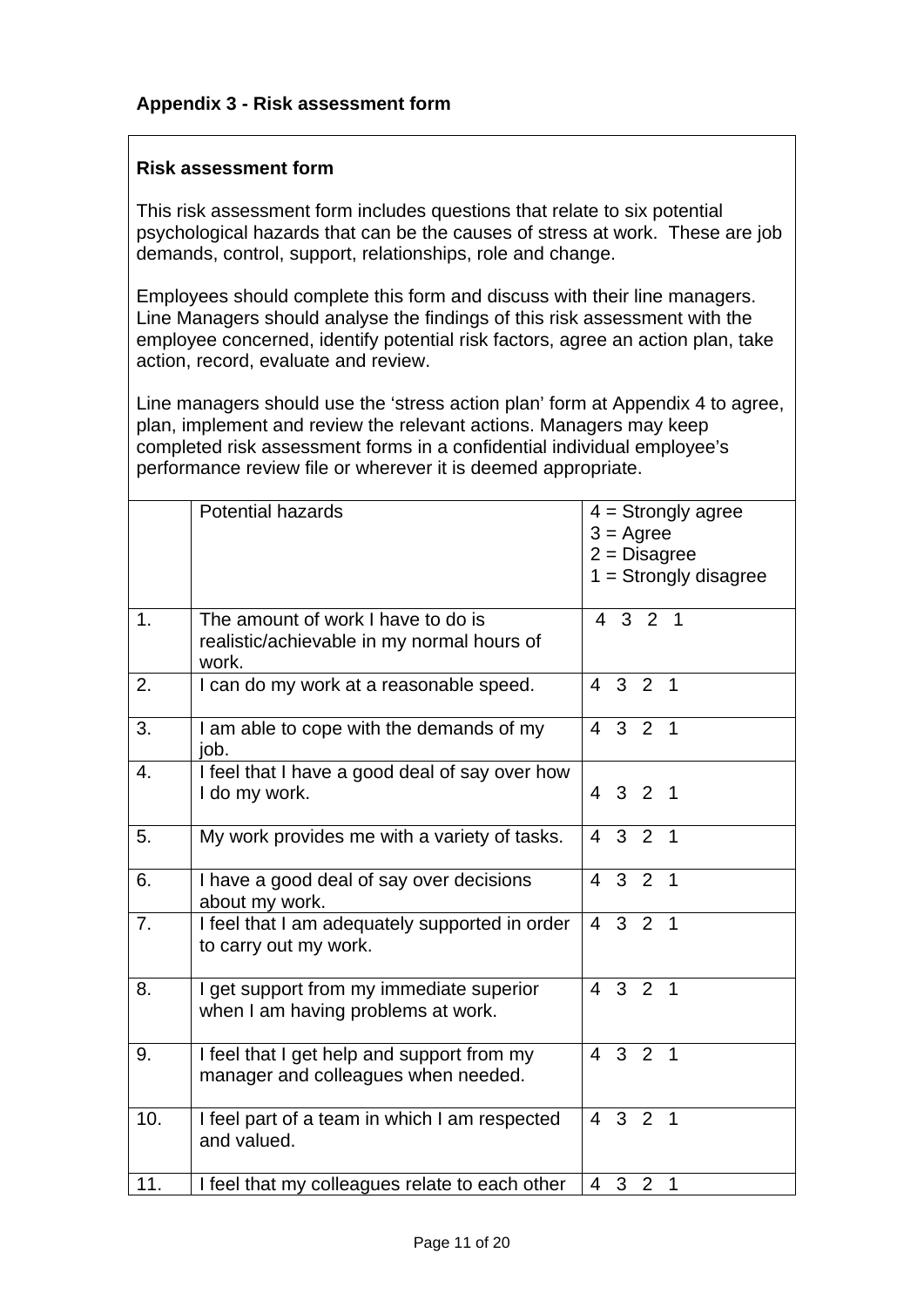|     | in a productive and co-operative way.                                                                                                                |                |                     |                          |
|-----|------------------------------------------------------------------------------------------------------------------------------------------------------|----------------|---------------------|--------------------------|
| 12. | I am not subjected to unacceptable<br>behaviour at work such as bullying and<br>harassment.                                                          |                | 4 3 2 1             |                          |
| 13. | I have a clear plan of work which is agreed<br>by me and my line manager.                                                                            |                | 4 3 2 1             |                          |
| 14. | I understand how my work fits into the overall<br>aims of the team.                                                                                  | 4              | $3\quad 2\quad 1$   |                          |
| 15. | I understand how my work fits into the overall<br>aim of the Council.                                                                                | $\overline{4}$ | $3 \quad 2 \quad 1$ |                          |
| 16. | I feel encouraged to talk to my manager at<br>an early stage if I am not clear about my<br>priorities or the nature of the task to be<br>undertaken. |                | 4 3 2 1             |                          |
| 17. | I receive information about planned<br>organisational changes.                                                                                       | $\overline{4}$ | $3\quad 2\quad 1$   |                          |
| 18. | I am given information to enable me to<br>understand why organisational change<br>needs to happen.                                                   | $\overline{4}$ | $3 \quad 2 \quad 1$ |                          |
| 19. | I have the opportunity to comment or ask<br>questions about organisational change.                                                                   | $\overline{4}$ | $3 \quad 2 \quad 1$ |                          |
| 20. | I do not have a personal health, family,<br>relationship or financial problem.                                                                       | $\overline{4}$ | 3 <sup>2</sup>      | $\overline{\phantom{0}}$ |

Employee:……………………………Signed………………........Date…….…….

Line Manager: ……………………….Signed…..…………….... Date…………...

(The purpose of the line manager's signature is to confirm that he/she has seen and discussed the responses on this form with the aim of agreeing problem areas and deciding, as far as is reasonably practicable, an action plan)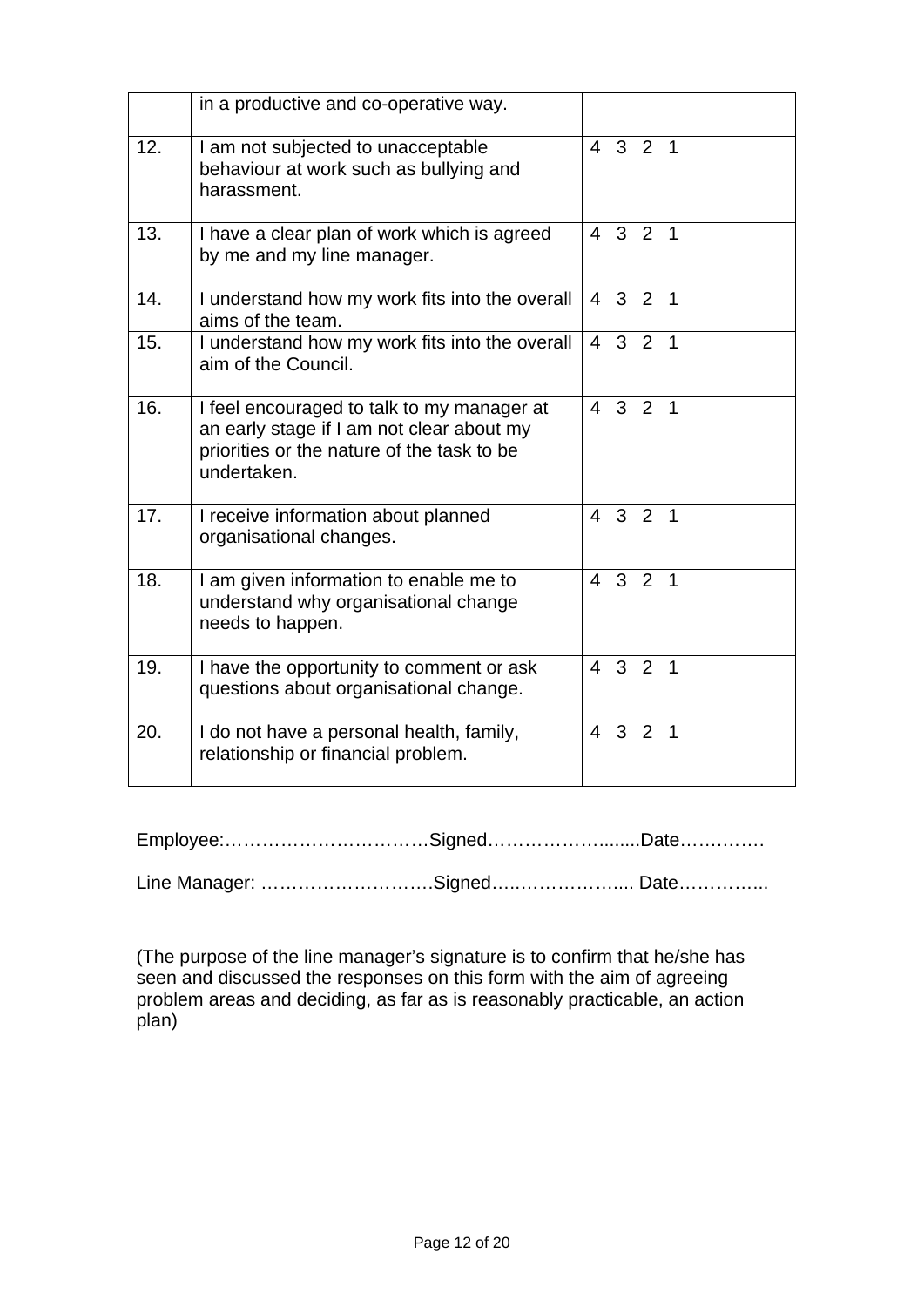# **Appendix 4** - **Risk assessment action plan**

**Name: Job title:** 

| <b>Agreed action plan/control measures</b> | <b>Review</b><br>date | Action plan/control measures effective?<br>If not, consider alternative measure | <b>Further</b><br>review<br>date |
|--------------------------------------------|-----------------------|---------------------------------------------------------------------------------|----------------------------------|
|                                            |                       |                                                                                 |                                  |
|                                            |                       |                                                                                 |                                  |
|                                            |                       |                                                                                 |                                  |
|                                            |                       |                                                                                 |                                  |
|                                            |                       |                                                                                 |                                  |

Employee's signature:……………………………..Date……….

Line Manager's signature:…………………………Date……….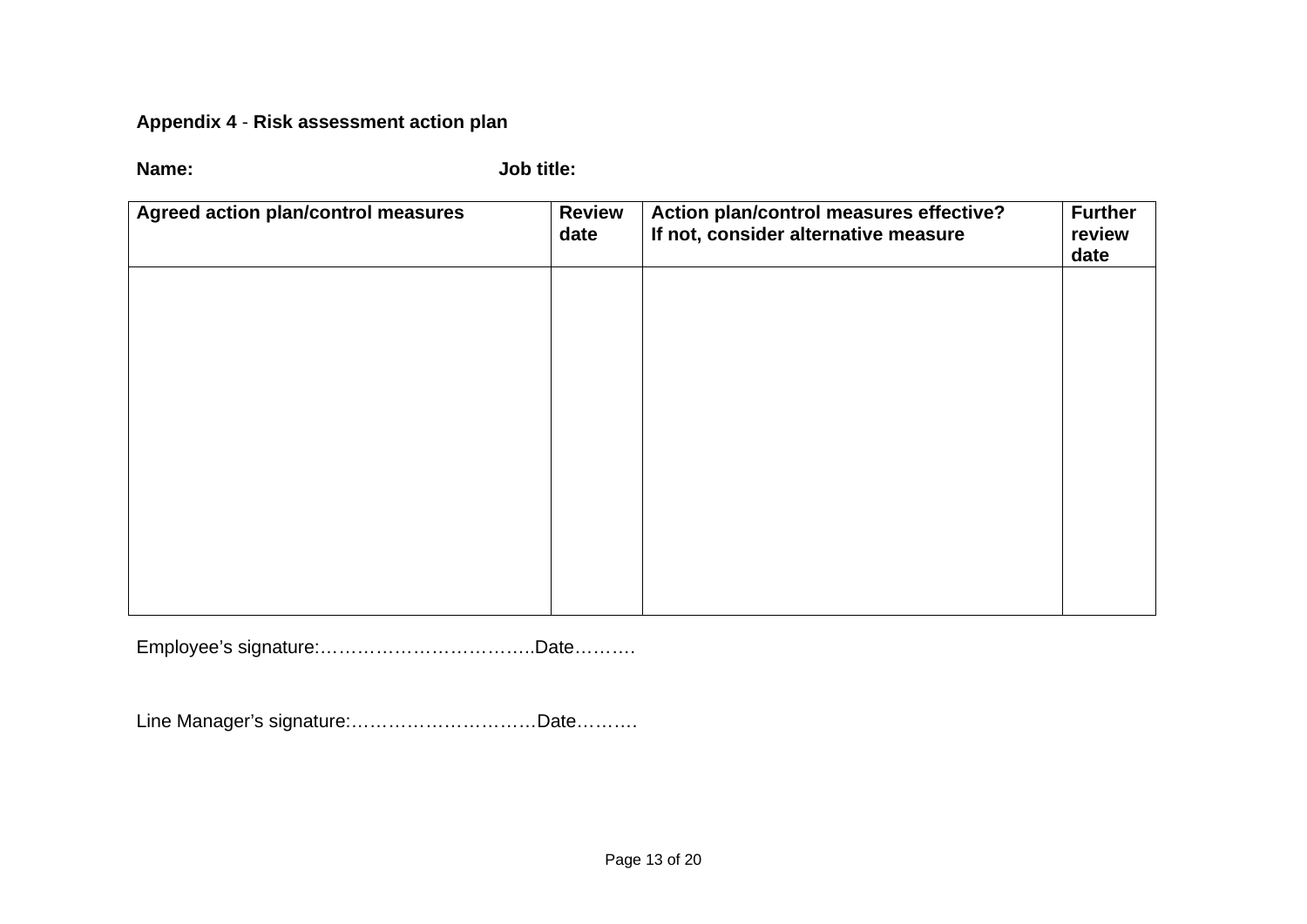# **Appendix 5 - Potential psychological hazards**

The following six potential psychological hazards are as detailed in the Health and Safety Executive Management Standards;

# **1. Demands**

Includes issues like work overload/underload, work patterns and the work environment.

The standard is that:

- employees indicate that they are able to cope with demands of their jobs: and
- systems are in place locally to respond to any individual concerns.

What should be happening/states to be achieved:

- the organisation provides employees with adequate and achievable demands in relation to the agreed hours of work
- people's skills and abilities are matched to the job demands
- jobs are designed to be within the capabilities of employees; and
- employees' concerns about their work environment are addressed.

# **2. Control**

This is how say the person has in the way they do their work.

The standard is that:

- employees indicate that they are able to have a say about the way they do their work; and
- systems are in place locally to respond to any individual concerns.

What should be happening/states to be achieved:

- where possible, employees have control over their pace of work
- employees are encouraged to use their skills and initiative to do their work
- where possible, employees are encouraged to develop new skills to help them undertake new and challenging pieces of work
- the organisation encourages employees to develop their skills
- employees have a say over when breaks can be taken; and
- employees are consulted over their work patterns.

# **3. Support**

Includes the encouragement, sponsorship and resources provided by the organisation, line management and colleagues.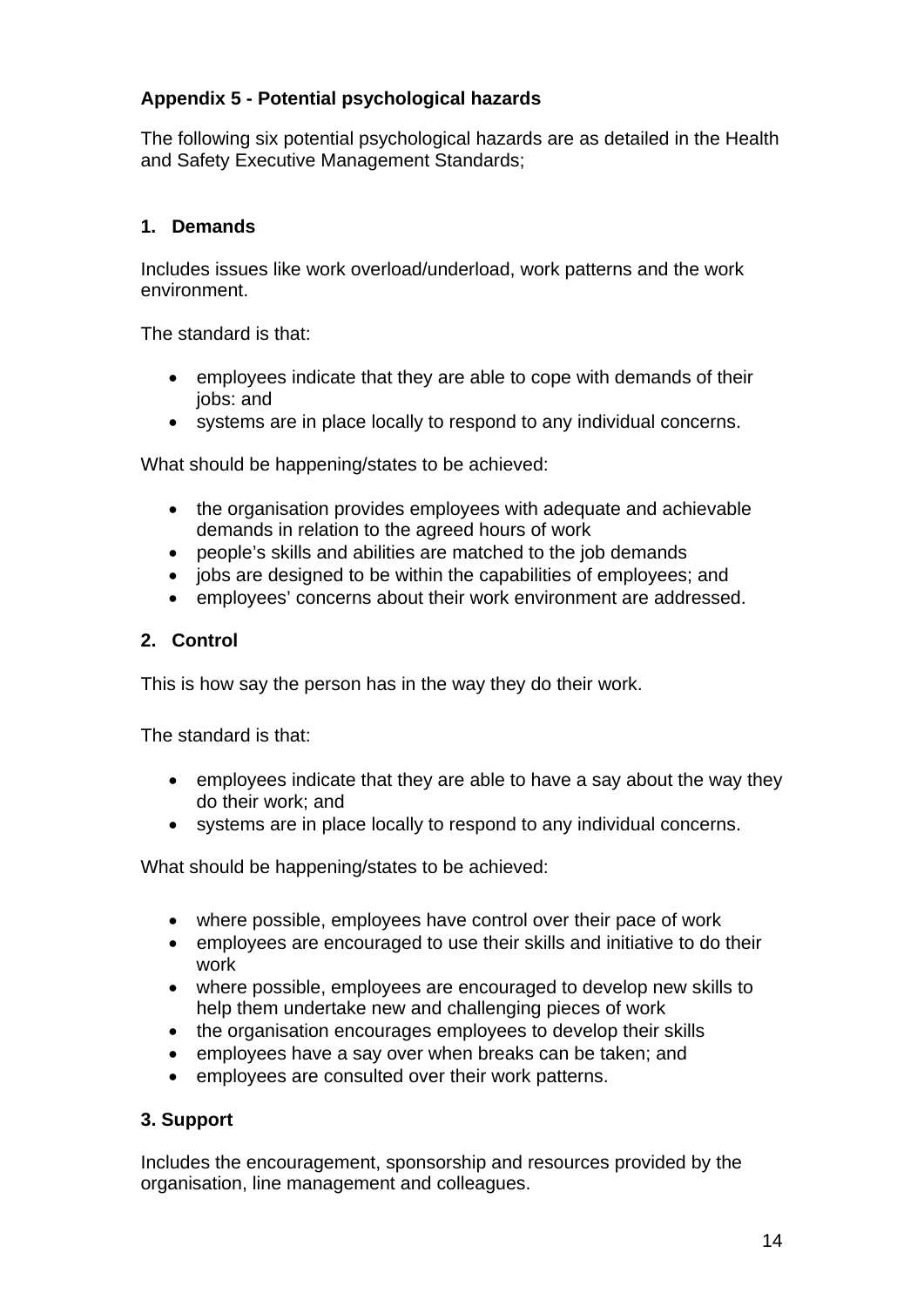The standard is that:

- employees indicate that they receive adequate information and support from their colleagues and superiors
- systems are in place locally to respond to any individual concerns.

What should be happening/states to be achieved:

- the organisation has policies and procedures to adequately support employees
- systems are in place to enable and encourage managers to support their staff
- systems are in place to enable and encourage employees to support their colleagues
- employees know what support is available and how and when to access it
- employees know how to access the required resources to do their job; and
- employees receive regular and constructive feedback

# **4. Relationships**

Includes promoting positive working to avoid conflict and dealing with unacceptable behaviour.

The standard is that:

- employees indicate that they are not subjected to unacceptable behaviours e.g. bullying at work; and
- systems are in place locally to respond to any individual concerns.

What should be happening/states to be achieved:

- the organisation promotes positive behaviours at work to avoid conflict and ensure fairness
- employees share information relevant to their work
- the organisation has agreed policies and procedures to prevent or resolve unacceptable behaviour
- systems are in place to enable and encourage managers to deal with unacceptable behaviour; and
- systems are in place to enable and encourage employees to report unacceptable behaviour.

# **5. Role**

Whether people understand their role within the organisation and whether the organisation ensures that the person does not have conflicting roles

The standard is that: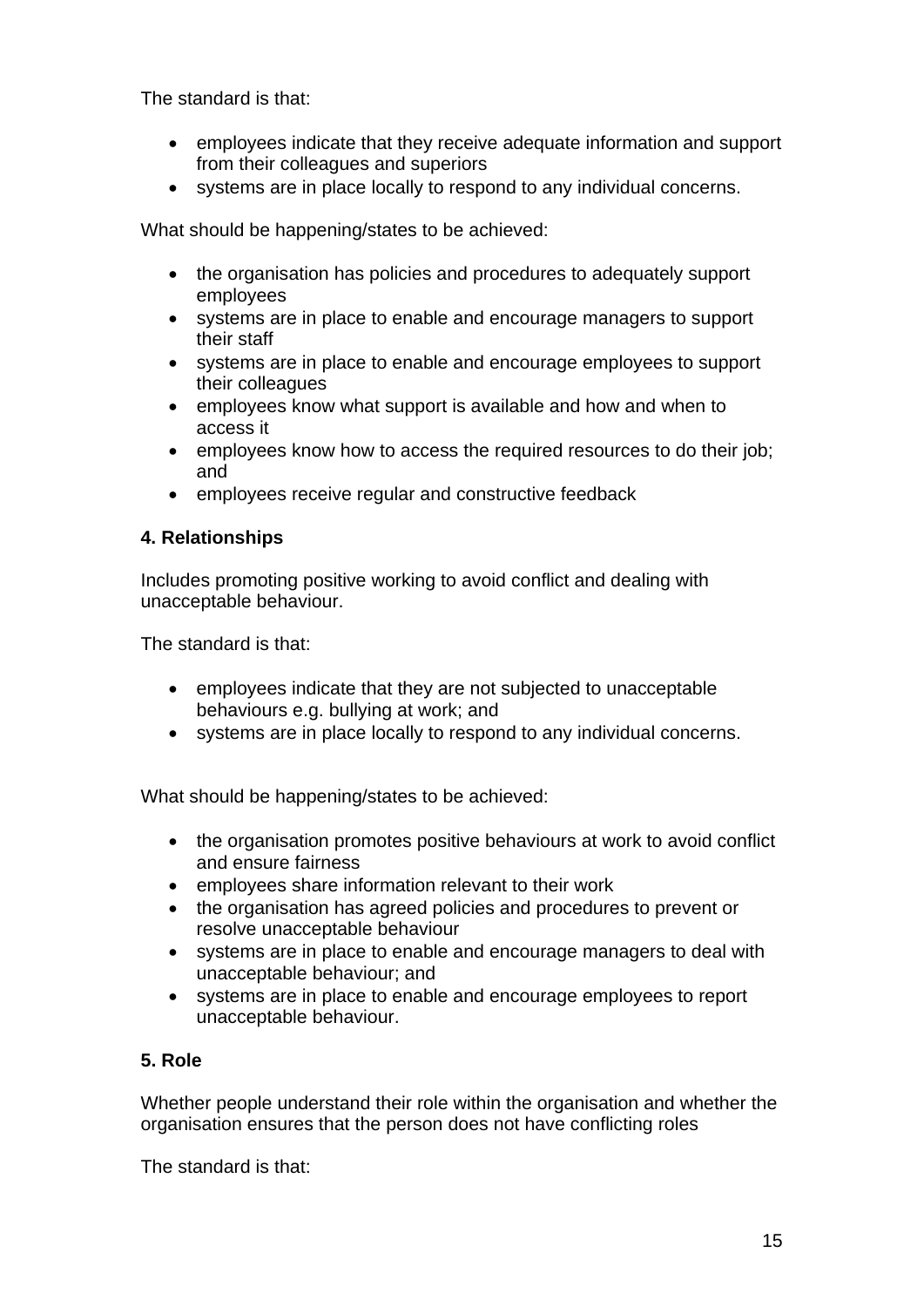- employees indicate that they understand their role and responsibilities; and
- systems are in place locally to respond to any individual concerns.

What should be happening/states to be achieved:

- the organisation ensures that, as far as possible, the different requirements it places upon employees are compatible
- the organisation provides information to enable employees to understand their role and responsibilities
- the organisation ensures that, as far as possible, the requirements it places upon employees are clear; and
- systems are in place to enable employees to raise concerns about any uncertainties or conflicts they have in their role and responsibilities.

### **6. Change**

This is how organisational change (large or small) is managed and communicated in the organisation.

The standard is that:

- employees indicate that the organisation engages them frequently when undergoing organisational change: and
- systems are in place locally to respond to any individual concerns.

What should be happening/states to be achieved:

- the organisation provides employees with timely information to enable them to understand the reason for proposed changes
- the organisation ensures adequate employee consultation on changes and provides opportunities for employees to influence proposals
- employees are aware of the probable impact of any changes to their jobs. If necessary, employees are given training to support any changes in their jobs.
- employees are aware of timetables for changes
- employees have access to relevant support during changes.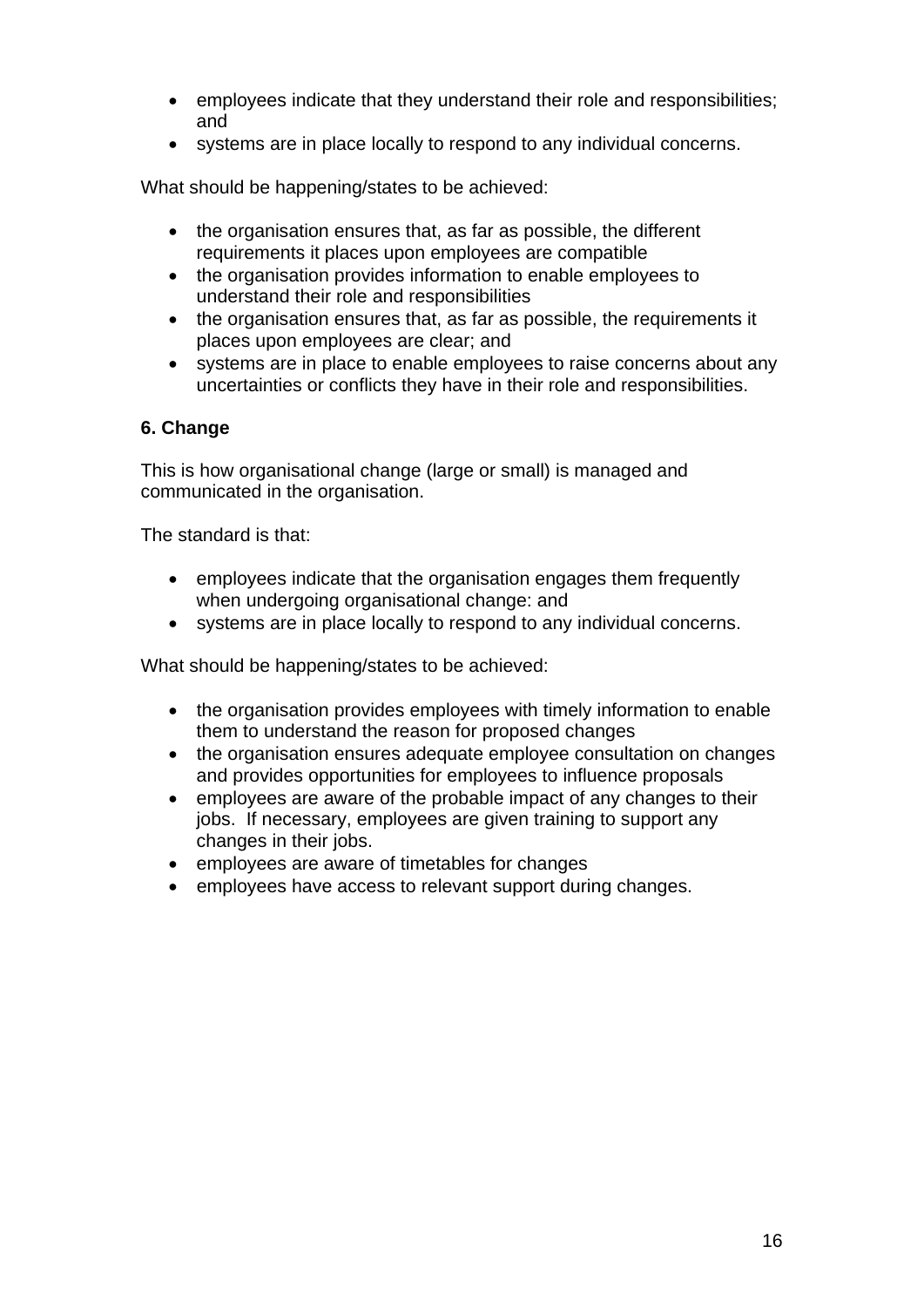# **Appendix 6 - Strategies for preventing and minimising stress at work**

# **Management of organisational change/restructuring (see also the HR Toolkit 10)**

1. The Council will consider and seek to manage the impact of proposed change on employees and involve or inform employees and trade unions appropriately and promptly with a view to gaining their understanding and co-operation.

# **Communication**

- 2. Poor communication (or a complete absence of it) can cause stress at work. Managers and employees are encouraged to adopt and adhere to effective two-way communication for the prevention and control of stress.
- 3. Employees should report to their line manager any issues of concern relating to excessive pressure or stress. Managers should listen to, and give appropriate consideration to, comments and representations from employees, trade unions, the Health, Safety and Wellbeing Team, Occupational Health or the Staff Care Service.

# **Job Design/Workload Management**

- 4. Managers should;
	- analyse jobs to ensure a reasonable degree of variety and control for the post holder
	- avoid placing unreasonable demands on employees, by prioritising workload and delegating appropriately
	- respect others' time and seek to negotiate an efficient and effective solution to workload problems
	- ensure that employees take annual leave and work breaks in line with the Working Time Directive in order to avoid fatigue.

# **Recruitment**

- 5. Line Managers should:
	- provide adequate information for candidates as part of the selection process regarding working conditions, including special features of the job such as tight deadlines, shift working patterns and dealing with disturbed or aggressive clients
	- appoint to all posts by reference to the job description and person specification, which should take into consideration the ability to meet any special requirements of the job
	- provide adequate information to new recruits, through the induction process, including details of emergency procedures and staff facilities, and nominate a colleague as a reference point for further support
	- make time available to meet new recruits promptly when they start and at regular intervals during their probationary period.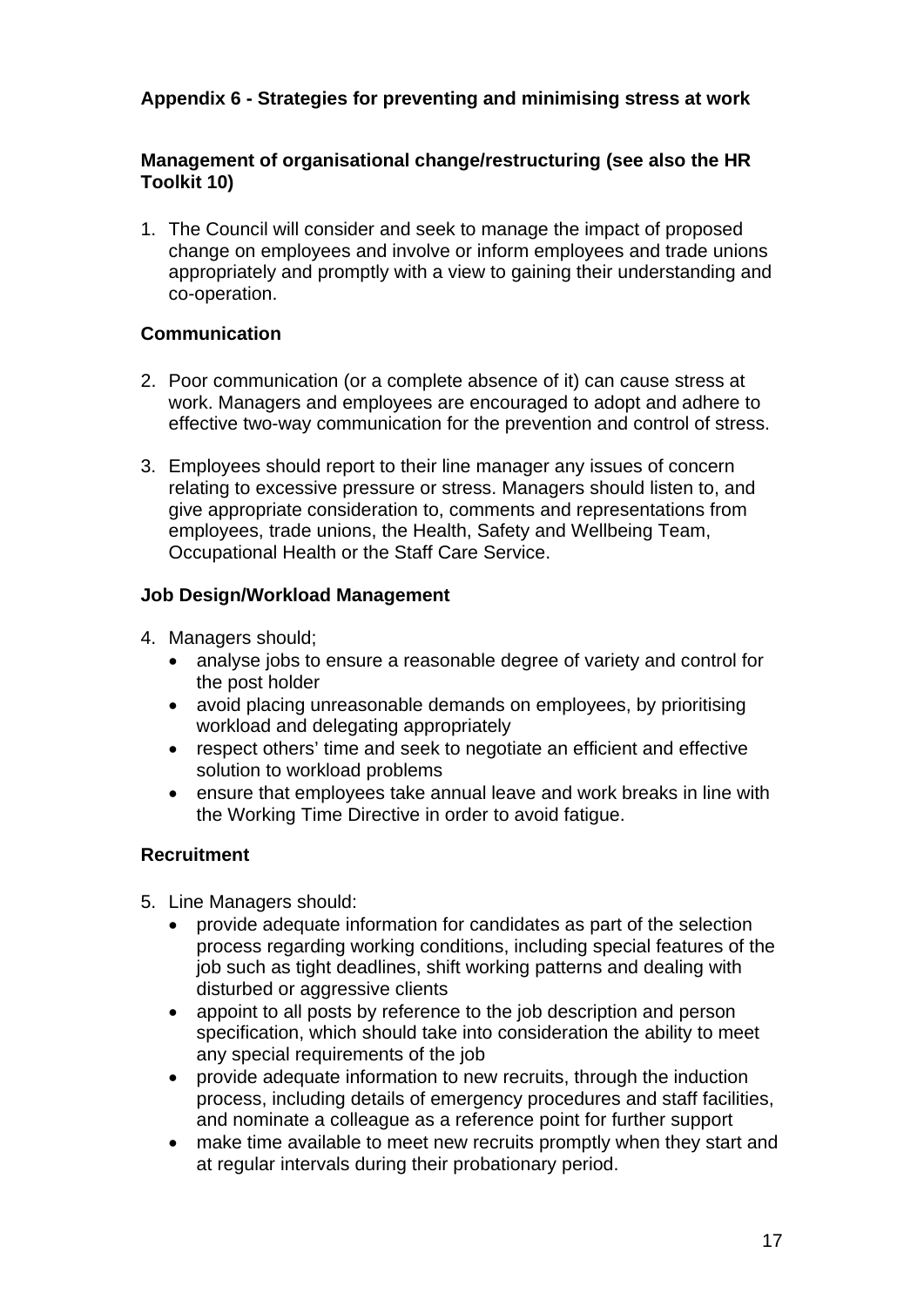## **Learning and development.**

- 6. Line Managers will ensure that employees;
	- are adequately trained to fulfil their duties and responsibilities
	- are trained, as appropriate, in dealing with potential health & safety hazards that may be associated with the job that they do
	- are encouraged to develop stress and time management techniques.

### **Supervision**

- 7. Line Managers will:
	- agree clear objectives with a reasonable timescale, taking care to explain how duties and responsibilities fit into the wider work context
	- ensure regular supervision (through 1 to 1 meetings) of employees in order to respond promptly to problems
	- provide positive feedback and recognition of good performance promptly and when appropriate
	- discuss poor performance promptly, honestly and constructively and to agree appropriate action using the 6 steps to managing performance improvement
	- undertake regular staff development & performance review meetings in partnership with directorate HR teams where appropriate, and in accordance with the County Council's policies on Appraisals and Learning & Development.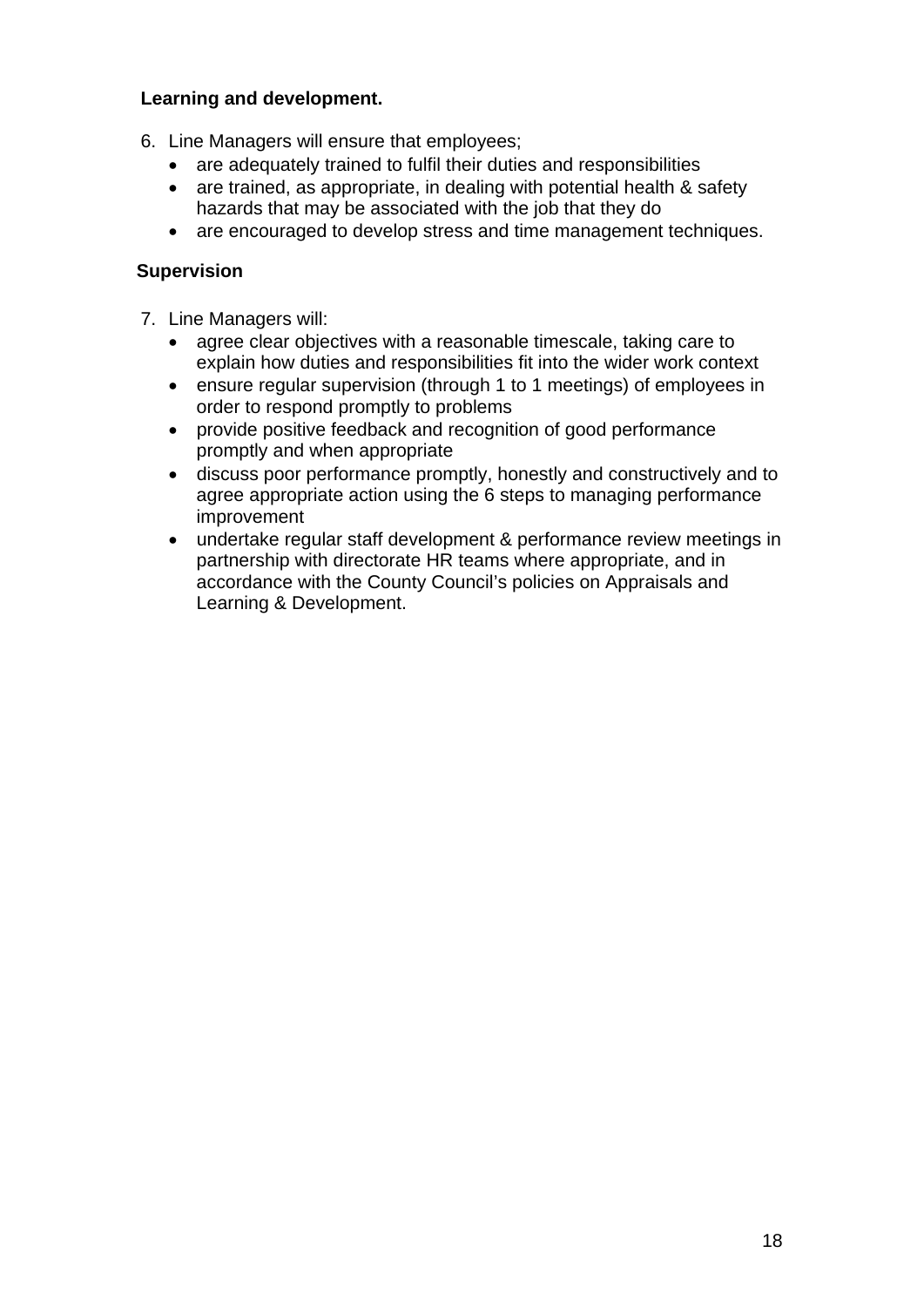## **Appendix 7 – Sources of support**

For further details on the internal support available please also see Appendix 1 which sets out the responsibilities of each group below in greater detail.

#### **Line Management**

Effective communication between line managers and employees to assess issues and agree action towards a resolution.

### **Strategic HR**

Policy development and advice.

#### **Directorate Human Resources Business Partners**

Monitoring of stress related absences and contribute to the development of the organisation so that work-related stress does not impact negatively on service delivery.

#### **HR Management Advice Team**

Advice and help regarding appropriate employment policies and employee support services. Telephone: 01865 79**7300**

#### **Occupational Health Service**

Advice on medical suitability for particular duties and phased returns/rehabilitation programmes. Telephone: 01865 81**5421**.

#### **Staff Care Service**

Counselling support for individuals, teams, mediation, advice and support for managers and post incident support. Telephone 01865 854416.

#### **Health, Safety and Wellbeing Team**

Advice and help on Health Safety and wellbeing matters Telephone: 01865 79**7222**

#### **Worklife Enhancement**

Stress audits, action plans and training Telephone 01865 79**7178**

#### **Trade Unions**

Colleague support, representation, advice and information.